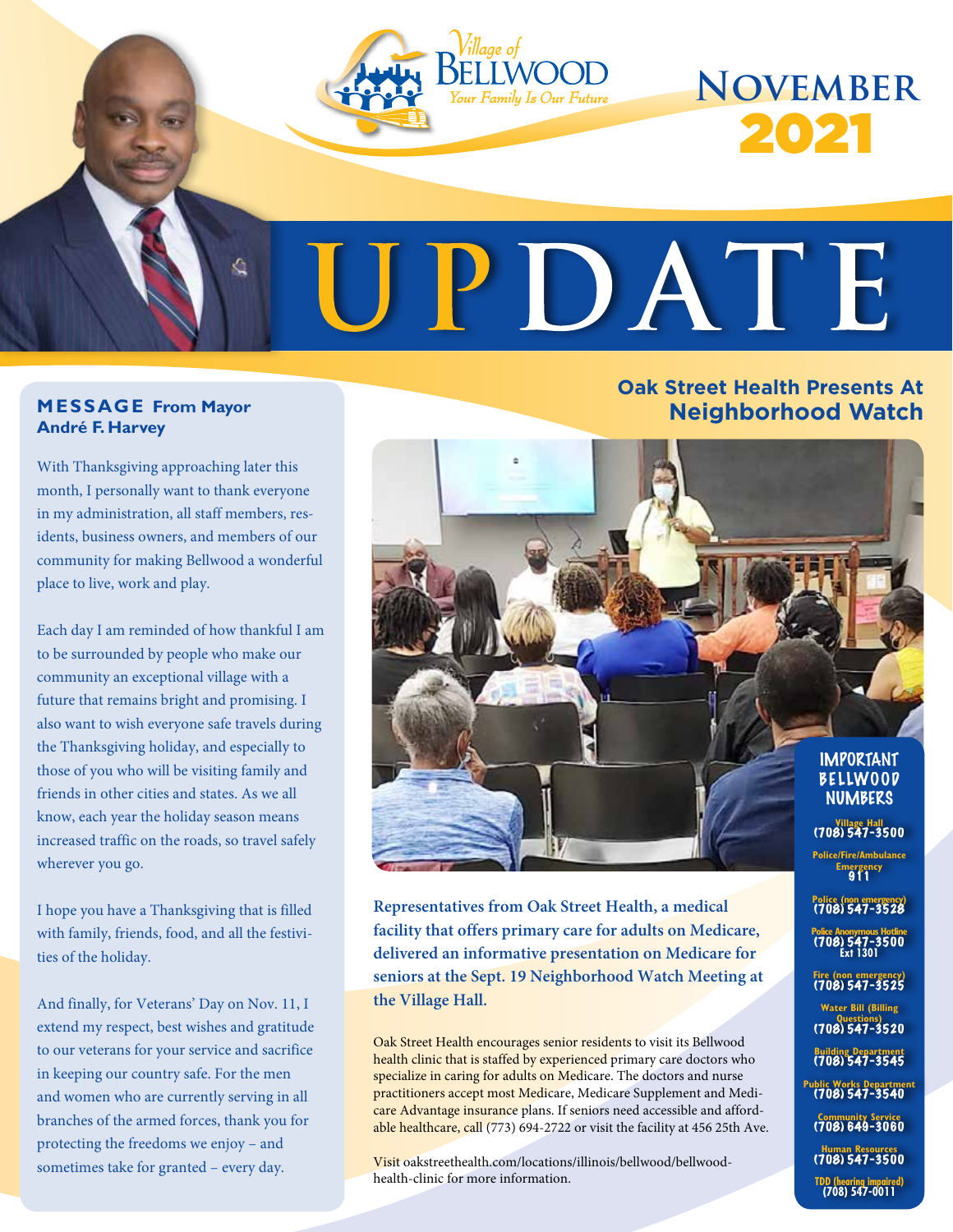#### **Diversity A Hallmark of Bellwood Police Department**

**The Bellwood Police Department is one of the most diverse police departments in the western suburbs. More specifically, the department currently employs 47 full- and part-time officers. Of the 47 officers:**

- **19 are white (40%)**
- **14 are Hispanic (30%)**
- **13 are African American (28%)**
- **1 is Asian (2%)**









The composition of the force is 58% minority. Regarding gender, 40 officers are male and seven are female. With respect to age, nine officers are ages 20-30 (20%); 15 are 30-40 years old (32%); 14 are 40-50 years old (30%); eight are ages 50-60 (17%); and one officer is between the ages of 60-70 (1%).

The department's leadership embraces its diversity and encourages residents and minorities to explore the law enforcement profession locally.

### **Residents … Stay Informed In Case of An Emergency**

**In the event of a community-wide emergency or disaster, and for general information, Bellwood officials want to inform residents of the event and provide updates. To assist in that effort, residents should send the following contact information to ceubanks@vil.bellwood.il.us:**

| <b>Name</b>    |  |
|----------------|--|
| <b>Address</b> |  |
| Telephone      |  |
| E-mail         |  |

**If you have any questions or need more information, contact Cynthia Eubanks at (708) 547-3500 Ext. 1100.**

#### **Surviving Warriors Share Important Breast Cancer Information**



**In observance of Breast Cancer Awareness Month in October, the Surviving Warriors gave a presentation and demonstration on Sept. 19 on the signs of breast cancer and how to administer a breast self-exam.**

The presentation was delivered by Dianna Burke-Hendrix, a nurse for over two decades and nurse practitioner student who has a passion for women's health. She worked as a case manager for the Illinois Breast and Cervical Cancer unit for six years before transitioning into primary care. In addition, Burke-Hendrix volunteers for breast cancer groups as a community educator. She is a certified community health educator and a certified mammocare breast instructor.



The Surviving Warriors members and

cancer survivors are Toni Williams, Diane Williams, Marie Taylor, Maylala Sapp, Bellwood Trustee Jophelia Boston and Pam Cobbs, who is a support member to the group. The Warriors meet at Stevenson Park every second Tuesday at 6 p.m. on the second floor.

If you are a cancer survivor, living with and or been affected by cancer, contact Toni Williams at (224) 513-9265 or at survivingwarriors.bcsg@gmail.com.

#### **Scholarship Fund Seeks New Board Members**

**The Bellwood Neighborhood Watch Scholarship Fund is seeking new board members. If you are a Bellwood resident or work for an employer located in Bellwood and are interested in assisting local youth in furthering their educational goals, submit a letter of interest and a community service resume to:**

**The Bellwood Neighborhood Watch Scholarship Fund Corporation 3200 Washington Blvd. Bellwood, IL 60104**

You can also send an email and questions to bnwsfc@gmail.com.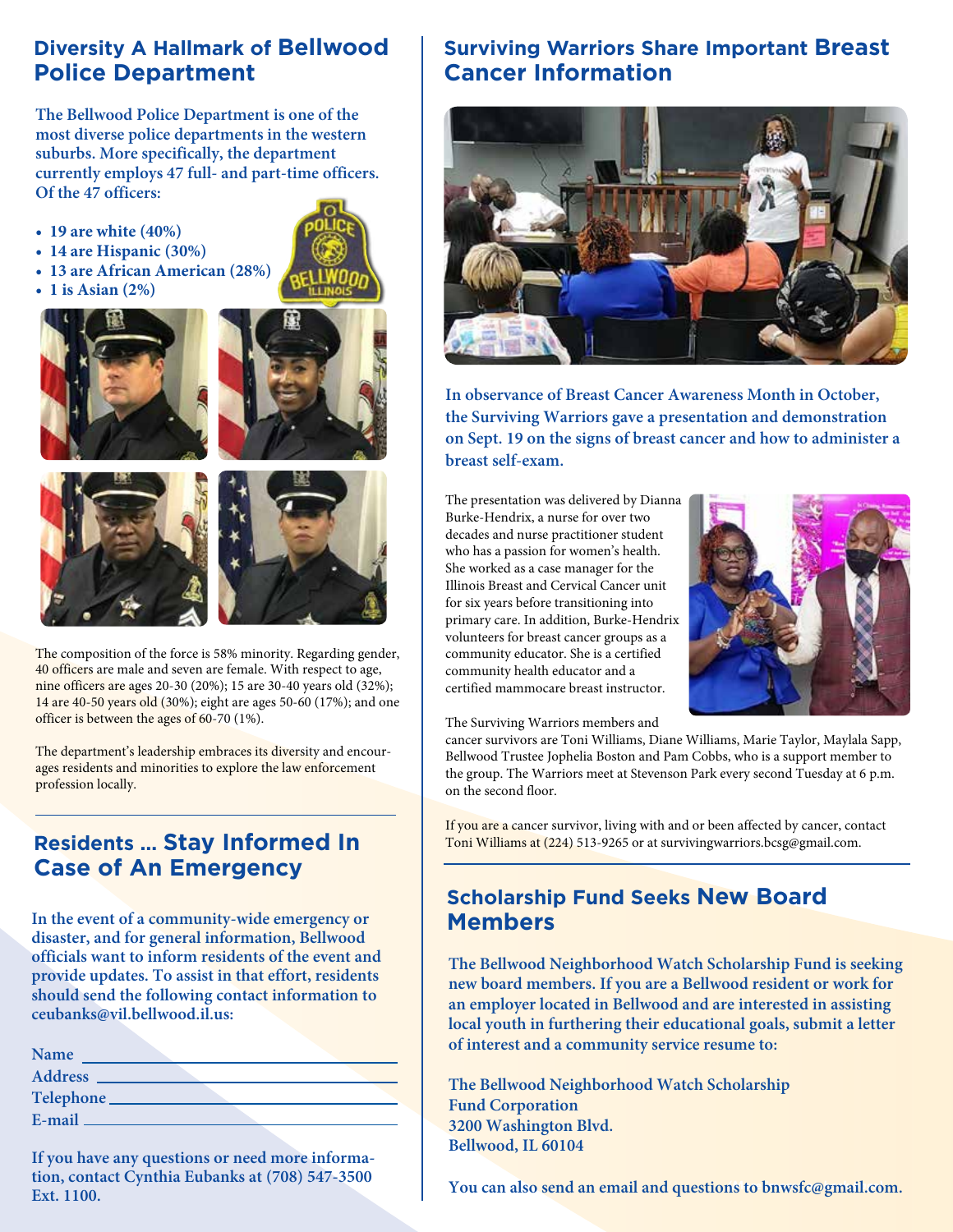#### **Bellwood Upgrading Streets and Signs**

**In a coordinated plan to repave and improve the quality of the village's streets and upgrade street signs that are an essential element for guiding traffic, Bellwood is managing two improvement projects that will benefit residents, pedestrians and motorists alike.**



New street signs already are highly visible throughout the village; the words on each sign are reflective, which makes the signs more visible at night. The Bellwood Public Works Department is replacing 475 signs around town. Approximately one-third of the signs have been replaced so far. The program will continue until all signs have been replaced.

The village also is repaving streets throughout town to improve safety, appearance and residents' driving experience. The work is included in the village's annual budget and will continue according to plan.



#### **Water Department Employee Retires After Respected Career**

**Brian Hoey, a Bellwood maintenance worker in the Water Department who began his career in July 1984, took off his boots, hung up his hard hat, and completed his duties for the last time on Aug. 31 after nearly 37 years of serving the residents of Bellwood.** 



Hoey was a dutiful and respected member of the department; always ready and willing to perform, which makes his retirement well-deserved. He was congratulated by his peers and Mayor André F. Harvey for being an excellent employee. Hoey also is known as a fantastic baker who makes tasty cookies, cakes and pies.

Bellwood residents and employees are appreciative of his lengthy career and wish Hoey the best in retirement.





*Mayor André F. Harvey Hosts*



Christmas

# *Food Giveaway*

*Saturday, December 11, 2021*

**Bellwood residents must register on November 15, 16 & 17 from 10 a.m. - 2 p.m. at the Village Hall in the Human Resources department, Room 206. You must bring a photo ID, current water bill and proof of eligibility for SNAP, SSI or Medicaid benefits.**

**Food is limited to one per household. Phone-in registration is not allowed.**